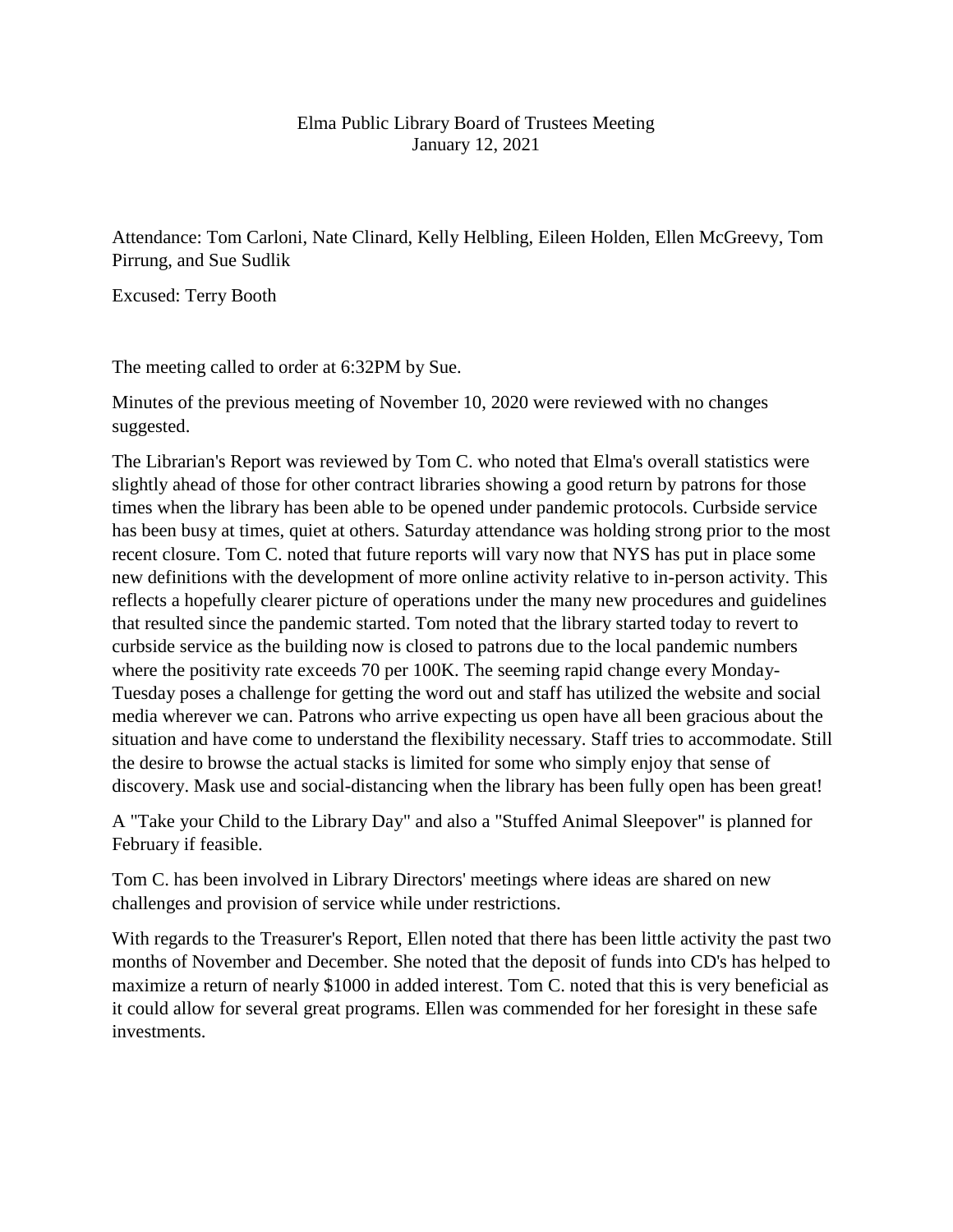Subcommittee Reports were discussed:

Sue outlined a few points from the ACT meeting held recently via Zoom. She noted that her Zoom connection cut out after the first hour. Tom P. noted that many connections seem to drop at that point, however, most of the salient points had already been covered. Generally speaking, the new minimum standards take effect January 1st. Trustee training is not part of the minimum standards at this time. Written policies must be accessible via the libraries website, Policies that are from Central are already fully available, thus it is the locally-based policies that the branch entity must maintain that we need to monitor and review every 5 years such as Conflict of Interest, Whistleblower, and Sexual Harassment, for example. Tom explained briefly for Kelly, as a newer member, how the interface operates between the System and the local Contracting Library.

Friends of the Elma Library has not officially met but a number of Friends members have been present regularly. Lisa and Frank are staying in contact and keeping group members interested. We look forward to a hopeful resumption of Friends activities as the pandemic situation allows.

Building and Grounds were discussed with a note that the driveway entrance markers are very good and can be easily seen from a distance. The town brought them as soon as requested. Our Maintenance staff member who has been out following an injury will hopefully return to full capacity in February as he continues to heal and take part in therapy. A temporary part-time worker has been affording the library basic services. Tom C. noted that he found some new-inthe-box carpet tiles which he has been putting in place to replace the more worn tiles. This both affords us more storage and also uses a resource that had been previously overlooked to enhance the library environment.

Publicity was discussed and it was noted that we have been getting good attention from the printed local press.

## Old Business:

The Micro-Cluster Plan was explained and highlighted by Tom C. for how the local area statistics for Covid-19 impact the library's opening/building closure and services. Statistics from the Health Department are posted on Monday and that determines our status for the rest of the week. Members noted how the locations and changes can appear "spotty" as one branch may be fully open and another, not far away, may be closed. However, this is the nature of the "Micro-Cluster". The goal is to be fully open wherever feasible without raising the numbers.

## New Business:

Tom C. discussed System Policy/Procedures that need to be updated highlighting changes that involve largely circulation and pandemic issues. Following review, Nate motioned to accept and adopt all presented policies; Eileen second the motion and all voted in favor with no dissent. Sue instructed the Acting Secretary to sign acceptance.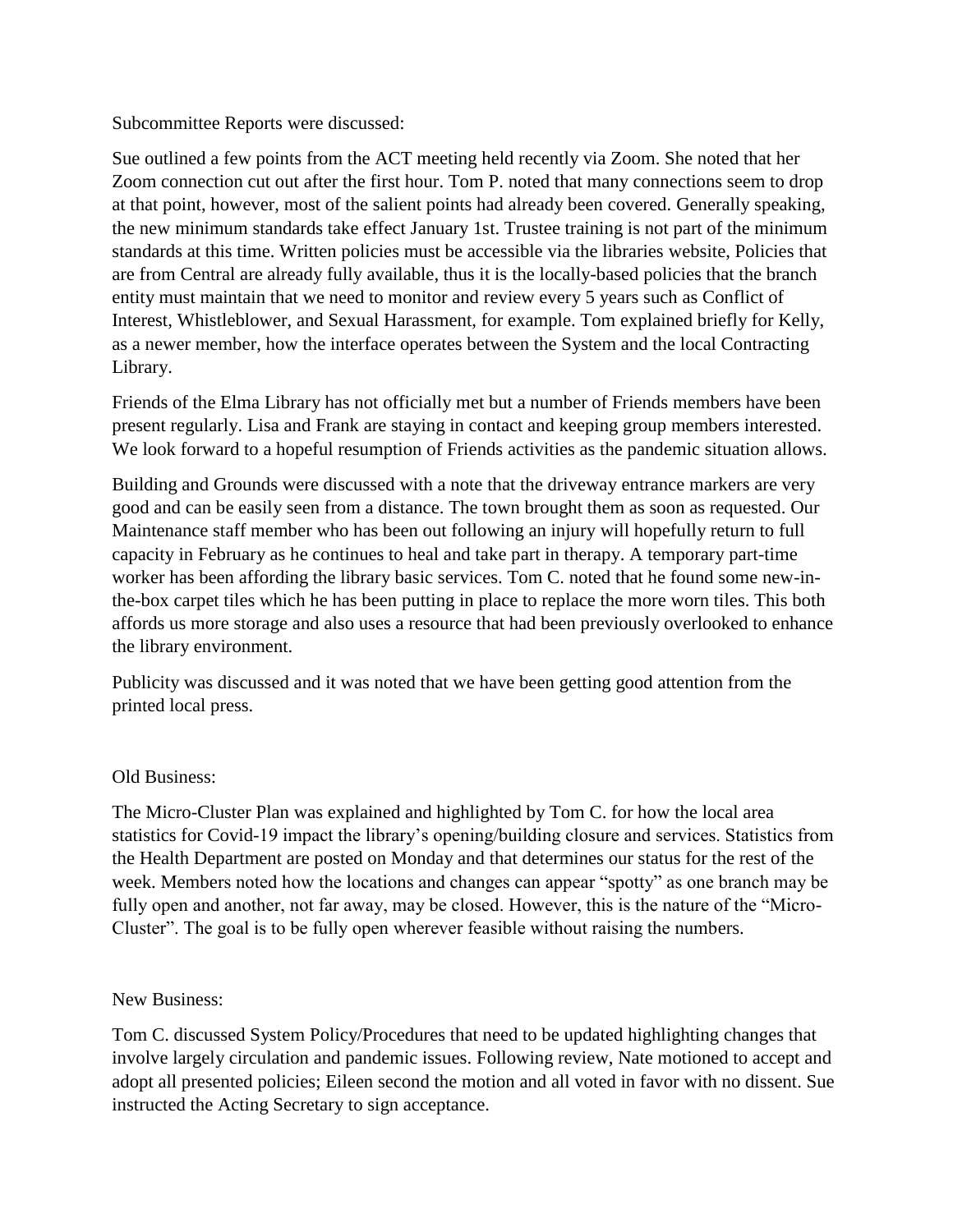The Conflict of Interest Statement was reviewed, completed and signed by Trustee's present.

The budget was briefly reviewed and it was noted that the overall System Budget represents an approximate 2% increase as in most years. There will likely be some shortfall due to the pandemic related changes in fee/overdue income; however, no drastic deficit is expected that would prompt a loss of staff as it has been managed since early in the pandemic.

It was noted that the Elma Review has been bound except for a remaining 12 years. This has proven to be very appealing attraction for library visitors who, even during the pandemic, seem to rarely fail to stop and look at the bound volume that is on display. There are many positive comments as people rediscover pictures from bygone times, former businesses and events remembered. We have had some donations to promote further binding. Following discussion, Ellen motioned that we take available donations and disburse from appropriate accounts sufficient funds to complete this binding project; Kelly second and the motion passed with all present in favor. Eileen will begin the project of gathering the remaining volumes and sorting for the bindery.

Tom C. noted that we should review our local policies soon and explore any changes that need to be considered. Nate offered to start the review the procurement policy and make recommendations. All were in favor.

Tom C. also noted that we should prepare our Three Year Plan which is due by the end of 2021. Members were asked to think about any plans that we can propose to sustain service for the next period, noting also how the pandemic experience could identify new needs or changes that are either structural or programmatic in nature to meet the needs of our community.

It was noted that we need, at this meeting, to nominate a slate of officers to be voted on at the next meeting. With respect to current officers, it was noted that we have received a formal letter from Terry Booth confirming that she needs to resign from the Board to pursue health concerns. It was again noted how Terry's contribution over the years has so greatly enhanced the community. Some sort of appropriate recognition was discussed along with hopes that we could gather for a recognition when the pandemic is behind us. Terry is already greatly missed.

Terry's resignation was accepted. Given the resignation, we have open positions. Eileen noted that we still need to consider recruiting to add members to the Board. We need to maintain between 5-7 members.

In reviewing positions, it was noted that we need to fill an "At Large" position that was vacated by Sue Czech. That is being filled by Kelly Helbling now that she has been approved by the Town. The Secretary position is open.

Nominations were opened:

- Ellen nominated Sue Sudlik for President
- Sue nominated Tom Pirrung for Vice President
- Sue nominated Nate Clinard for Secretary